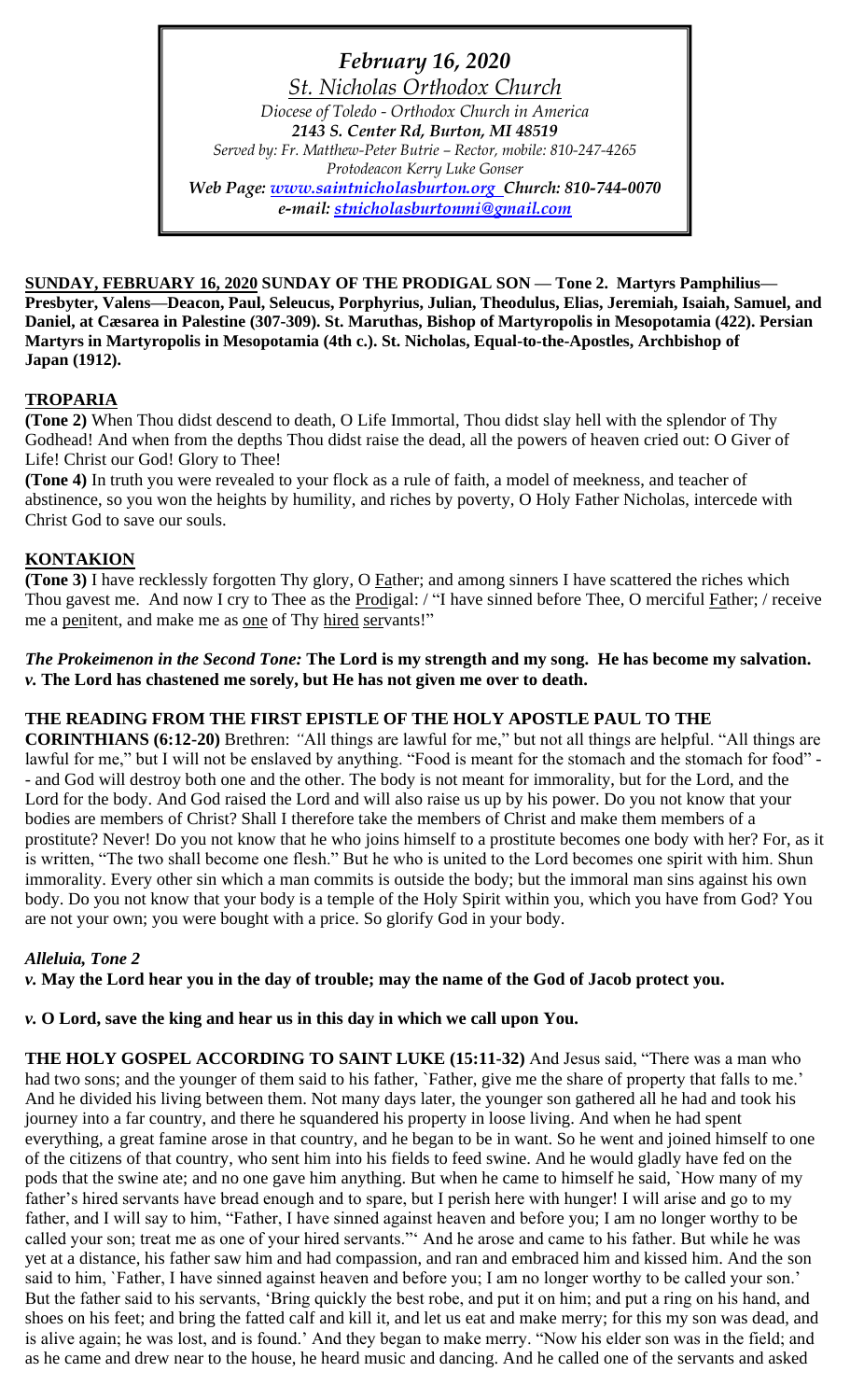what this meant. And he said to him, 'Your brother has come, and your father has killed the fatted calf, because he has received him safe and sound.' But he was angry and refused to go in. His father came out and entreated him, but he answered his father, 'Lo, these many years I have served you, and I never disobeyed your command; yet you never gave me a kid, that I might make merry with my friends. But when this son of yours came, who has devoured your living with harlots, you killed for him the fatted calf!' And he said to him, 'Son, you are always with me, and all that is mine is yours. It was fitting to make merry and be glad, for this your brother was dead, and is alive; he was lost, and is found.'"

### **COMMUNION HYMN**

Praise the Lord from the heavens, praise Him in the highest! Alleluia! Alleluia! Alleluia!

# **February 16, 2020**

# **CANDLE INTENTIONS FOR THE HEALTH AND BLESSINGS OF**

| Fr. Tom, Fr. Don, Fr. Paul, Fr. Anthony, Fr. Robert, Calvin, Larry, Helen,<br>Angelo, Joan, Peggy, Bob, Angelo, Christine, Dorothy, Anna, Irene, Allen,<br>Deborah, Luba, Kosta, Stojan, Mira, Bosa, Christopher, Allison, Jeanette, | Joe Tome            |
|--------------------------------------------------------------------------------------------------------------------------------------------------------------------------------------------------------------------------------------|---------------------|
| Katheryn, Joseph, Ted, Marlene, Gladys, my family and friends.                                                                                                                                                                       | Joe Tome            |
| Special Intention                                                                                                                                                                                                                    |                     |
| Nadja for health and healing, Chris, Heather, Raegan, Jeremy, Teri, Hayden;                                                                                                                                                          |                     |
| Sean, Auden, Olga, Hannah. My church family and my family in Ukraine.                                                                                                                                                                |                     |
| Nick, Cathy, George.                                                                                                                                                                                                                 | Lucy Hogg           |
| Mary, Angello, Helen, Alex, Anna, Patsy                                                                                                                                                                                              | Alex & Magda Popoff |
| Health & safe travels for all the Pannoffs. Health for our nephew Paul Pannoff                                                                                                                                                       |                     |
| on his retirement. Health for Dennis Jernigan, Dorothy Goodman                                                                                                                                                                       | Angelo & Christine  |
| <b>CANDLE INTENTIONS FOR BLESSED REPOSE</b>                                                                                                                                                                                          |                     |
| <b>Blessed Repose for Peter Popoff</b>                                                                                                                                                                                               | Alex & Magda Popoff |
| Blessed Repose for our grandsons Mathew & Andrew                                                                                                                                                                                     |                     |
| Blessed Repose for Thomas Branoff (6 months).                                                                                                                                                                                        |                     |
| Blessed Repose for Tomka Brianis (3 years)                                                                                                                                                                                           | Angelo & Christine  |
| Blessed Repose and Memory Eternal for Helen Ethington                                                                                                                                                                                | <b>Bosa Kantar</b>  |

Blessed Repose for Sam Chorenko **Evanenko Evanenko Family** 

# ခရွိက ခရွိက ခရွိက ခရွိက သို့သော်လူက သို့သော် ခရွိက ခရွိက ခရွိက သို့သော် သို့သော် သို့သော် သို့သော် သို့သ

**WELCOME** to all our friends and visitors. Please join us in our fellowship hall after Liturgy.

**COFFEE AND DONUTS** are in memory of Helen Ethington (1 year memorial) given by her family. Her 1 year Trisagion will be served at the conclusion of the Liturgy.

### **LAMB BANQUET**

Has been rescheduled for Sunday, February 23rd **– Meatfare Sunday**. Tickets are \$12 for adults and \$6 for children. A limited number of chicken dinners will be available. Please see **Sharon Jernigan or Susie Ford** to purchase your tickets or make your reservations.

**ANNUAL MEETING** The annual meeting of Saint Nicholas Parish will be held today beginning with a short prayer service after the Divine Liturgy. The meeting will then reconvene in the fellowship hall. All parish organizations must present a report, oral or written, to be given at this meeting.

### **OUR CHARITY MINISTRIES**

**HOPE IN A BOX** Shampoo, Conditioner and Dish soap are being collected in February. **FOOD DRIVE** Place non-perishable food items in the other blue box in the hall.

### **Weekly Schedule:**

**Monday, Feb 17** Fr. in Toledo

### **Wednesday, Feb 19**

| $9:30 \text{ am}$  | Divine Liturgy         |
|--------------------|------------------------|
| $11:30 \text{ am}$ | <b>Adult Education</b> |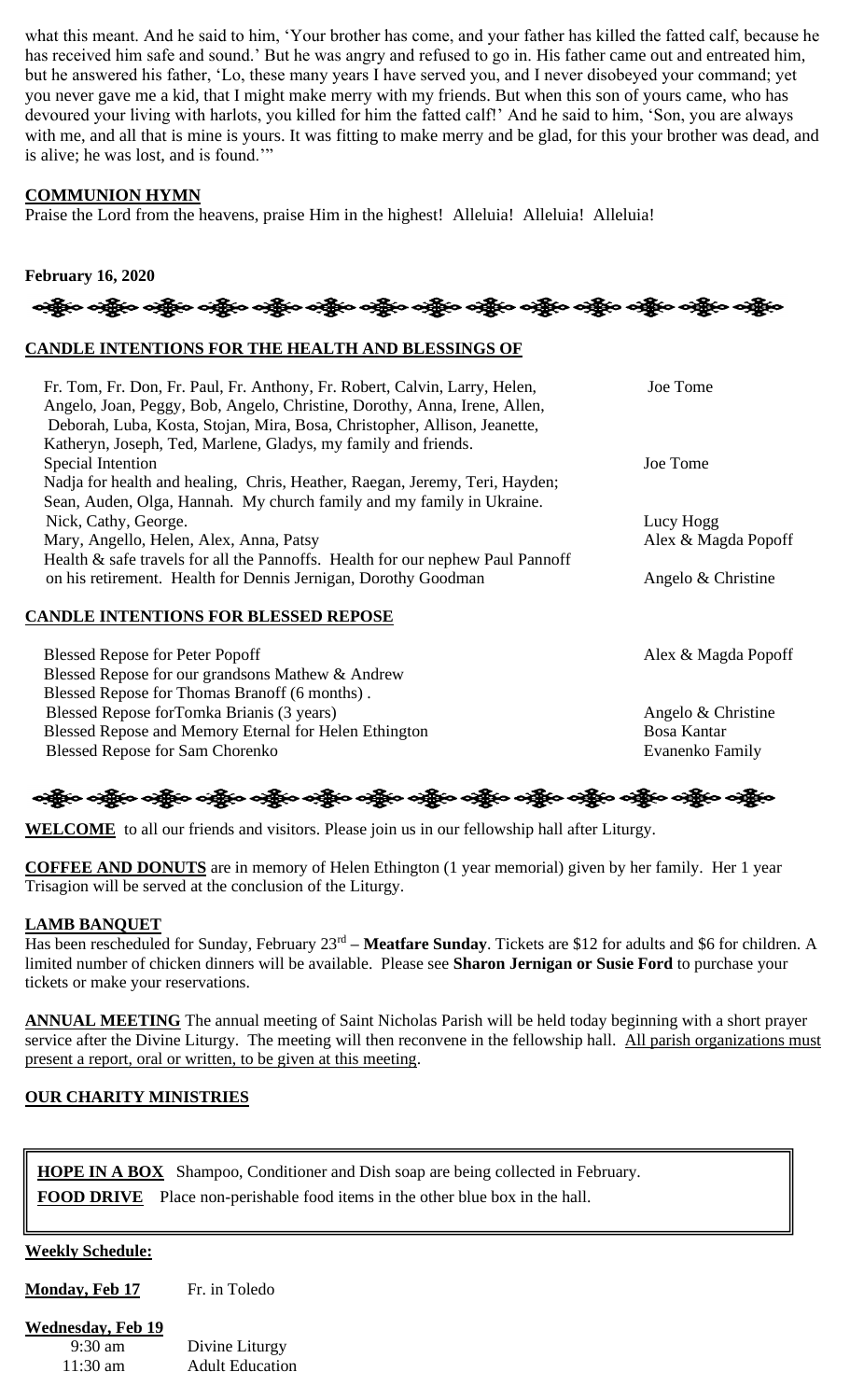**Saturday, Feb 22** 5:00 pm Vespers followed by confessions

**Sunday, Feb 23 MEATFARE SUNDAY**

9:30 am Hours

10:00 am Divine Liturgy Church School Lamb Banquet

*Offerings for the week February 9th, 2020 ? people attended Liturgy on February 9*

| Weekly Offerings                         | \$2,224.00 |
|------------------------------------------|------------|
| <b>Estimated Average Weekly Expenses</b> | \$3,236.00 |
|                                          | \$1,012.00 |

# **St. Mary Magdalene 2020 Lenten Monastery Pilgrimage – Trip Itinerary**

**Sunday, March 29th:** Divine Liturgy at St. Mary Magdalene in Fenton Michigan. Depart for Holy Trinity Jordanville Monastery, arriving on Sunday Evening. \*We will be traveling through Canada, so Passports are required!

**Monday, March 30th:** Morning Services at the Monastery and Breakfast. Tour of the Cathedral, Baptistery, Candle Factor, Incense workshop, and bookstore. Lunch and free time to explore, before departing for St. Tikhon's Monastery in the evening

**Tuesday, March 31st:** Early Morning Services at the monastery, followed by breakfast and a tour of the Monastery Church, Museum, and Grounds. Lunch, followed by free time in the afternoon. Depending on availability, a visit to see the weeping icon of "The Tender Heart" in Taylor, PA, followed by dinner at Cooper's restaurant in Scranton.

**Wednesday, April 1st:** Pre-Sanctified Divine Liturgy at the Monastery Church and a bookstore visitation. Departing early afternoon for Holy Transfiguration Monastery in Ellwood City, PA.

**Thursday, April 2nd:** Morning Services and breakfast with the Mothers and Sisters, followed by a tour of the Monastery Grounds and Bookstore. Lunch will be provided, before departing home for St. Mary Magdalene

**Cost is \$340 per person (Cost does NOT include fuel, restaurants, and donations to the monasteries) Email Fr. Gabriel at [frgabrielsmm@gmail.com](mailto:frgabrielsmm@gmail.com) for more information by March 1!**

# **The Holy Gospel according to Mark 16:1-8 (2nd Matins Gospel)**

Now when the Sabbath was past, Mary Magdalene, Mary the mother of James, and Salome bought spices, that they might come and anoint Him. Very early in the morning, on the first day of the week, they came to the tomb when the sun had risen. And they said among themselves, "Who will roll away the stone from the door of the tomb for us?" But when they looked up, they saw that the stone had been rolled away – for it was very large. And entering the tomb, they saw a young man clothed in a long white robe sitting on the right side; and they were alarmed. But he said to them, "Do not be alarmed. You seek Jesus of Nazareth, who was crucified. He is risen! He is not here. See the place where they laid Him. But go, tell His disciples – and Peter – that He is going before you into Galilee; there you will see Him, as He said to you. So they went out quickly and fled from the tomb, for they trembled and were amazed. And they said nothing to anyone, for they were afraid.